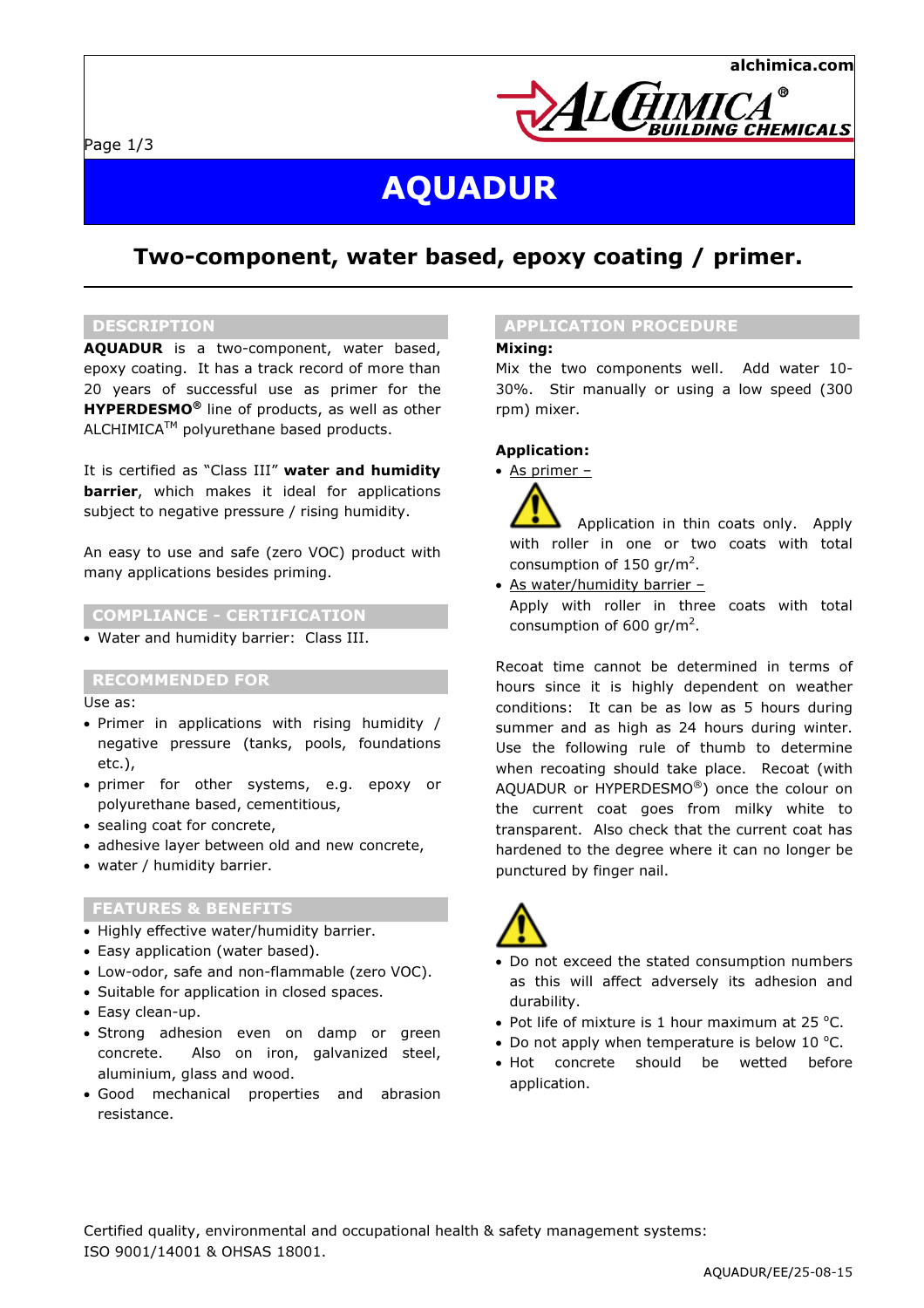

# AQUADUR

# **CONSUMPTION**

- As primer Apply in one or two thin coats with total consumption of  $150$  gr/m<sup>2</sup>.
- As water/humidity barrier Apply in three coats with total consumption of 600 gr/m<sup>2</sup>.

## CLEANING

Clean tools and equipment first with paper and then using SOLVENT-01. Under no circumstances should they be re-used to mix/apply polyurethane products.

#### PACKAGING

Transparent: 4 kg  $(1 + 3$  kg) and 10 kg  $(2.5 +$ 7.5 kg). White:  $5 \text{ kg} (1 + 4 \text{ kg})$  and  $10 \text{ kg} (2 + 8 \text{ kg})$ .

# TECHNICAL SPECIFICATIONS

### In liquid form (before application, after mixing):

Component A – colourless.

Component B – transparent or coloured (as required).

(In transparent, the mixture becomes white but, when fully cured, membrane is transparent again.)

| <b>PROPERTY</b>                               | <b>UNITS</b>       | <b>METHOD</b>                                 | <b>SPECIFICATION</b> |
|-----------------------------------------------|--------------------|-----------------------------------------------|----------------------|
| Viscosity (Brookfield)                        | cP                 | ASTM D2196-86, @ 25 °C                        | 3,500                |
| Specific weight                               | gr/cm <sup>3</sup> | ASTM D1475 / DIN 53217 / ISO 2811,<br>@ 20 °C | 1.0                  |
| Mixing ratio of transparent<br><b>AQUADUR</b> | A:B, by<br>weight  |                                               | 1:3                  |
| Mixing ratio of coloured<br><b>AQUADUR</b>    | A:B, by<br>weight  |                                               | 1:4                  |
| Tack free time, @ 77 °F (25<br>°C) & 55% RH   | hours              | $\overline{\phantom{a}}$                      | $5 - 6$              |
| Full cure                                     | days               |                                               |                      |

Other colours available on request.

# SHELF LIFE

Can be kept for 12 months minimum in the original unopened pails in dry places and at temperatures of 5-25  $°C$ . Once opened, use as soon as possible.

## SAFETY INFORMATION

AQUADUR is free of solvents. Nevertheless, you are advised to observe the standard safety rules: Apply in well-ventilated, no smoking areas, away from naked flames. In closed spaces use ventilators and carbon active masks. The M.S.D.S. (Material Safety Data Sheet) is available on request.